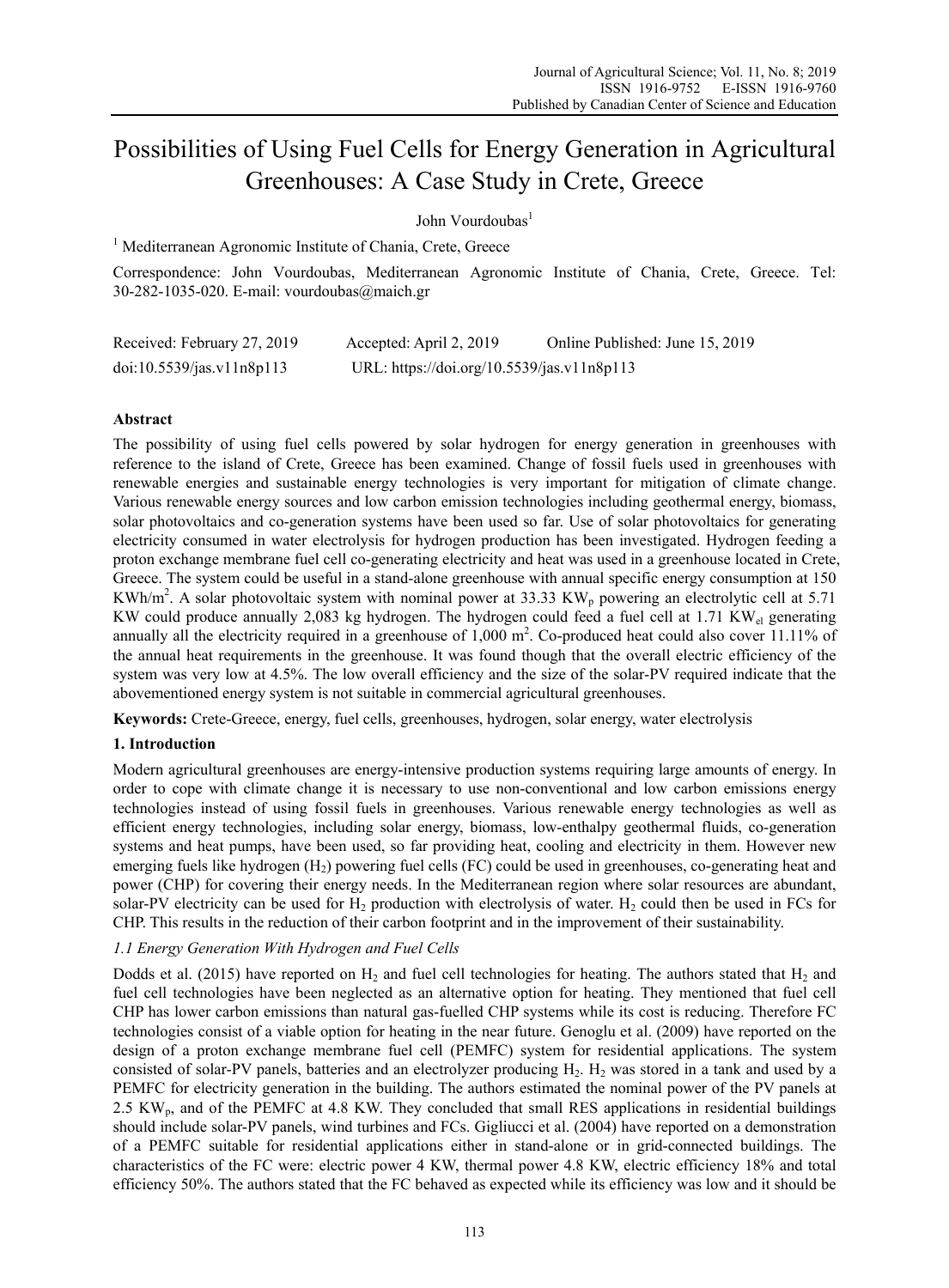improved. They mentioned that its improvement does not require any major technological developments. Briguglio et al. (2011) have evaluated a low temperature fuel cell system for residential CHP. The authors investigated experimentally the heat recovery from a 5 KW PEMFC working in a stack temperature at 71  $^{\circ}$ C. They stated that hot water was obtained at  $68 °C$  and it was removed with a heat exchanger under different power levels while the overall efficiency of the FC was up to 85%. Nishimira et al. (2018) have investigated an integrated power generation system with solar-PVs and fuel cells for residential applications in seven Japanese cities. The authors considered that the electricity requirements of the households were covered with solar-PV electricity. The gap between electricity demand and solar electricity supply was covered with FC electricity based on hydrolytic H2 produced when solar electricity was in surplus. They concluded that the most appropriate number of households whose electricity demand could be fully covered by the integrated solar-PV and FC system was 16. Zabalza et al. (2007) have reported on the feasibility of using fuel cells in the tertiary sector in Spain. The authors stated that the high capital cost of FCs and the need to replace the FC stack every 6-7 years increase the cost of electricity generation. They concluded that an increase at 160% of the KWh price sold to the grid is required in order for the FCs to be competitive with other mature co-generation technologies. Chen et al. (2015) have reported on a 5 KW PEMFC-based residential micro-cogeneration cooling heat power (CCHP) system with absorption chiller. The authors described a micro tri-generation system driven by a PEMFC supplying electricity, hot water, space heating and space cooling to residences in summer and winter. They stated that the maximum efficiency of the system was 70.1% in the summer and 82% in the winter.

#### *1.2 Energy Demand and Use of Sustainable Energies in Agricultural Greenhouses*

Vourdoubas (2018) has studied the use of solar-PVs in grid-connected agricultural greenhouses with net-metering regulations in Greece. The author has estimated that the payback period of solar-PV investments in greenhouses varies between 7.2 and 14.4 years depending on the financial subsidy in their capital cost offered by the government. Gousgouriotis et al, 2007 have assessed the economic viability of biomass heating systems with reference to two agricultural greenhouses located in Chalkidiki, Northern Greece. The heating load of the greenhouses was 170 W/m<sup>2</sup> and the annual heat demand for a 5,000 m<sup>2</sup> greenhouse was 1,519 MWh (304  $KWh/m<sup>2</sup>$ ). The authors stated that the initial cost of the biomass burning system is higher than the cost of the conventional heating system. However the lower biomass cost counterbalances its higher investment cost and the use of biomass is profitable. Vourdoubas, 2015 has presented a case study of an agricultural greenhouse using solid biomass as heating fuel in Crete, Greece. The author stated that the annual heating needs of the greenhouse were 220 KWh/m<sup>2</sup> of covered area for keeping the indoor air temperature at 23 °C. He also estimated that the use of heating energy had a share at 95.31% of the total energy consumption. Campiotti et al. (2012) have reported on sustainable greenhouse horticulture in Europe. The authors stated that the installed energy power load of greenhouses in Europe depends on local climate conditions and varies from  $50{\text -}150 \text{ W/m}^2$  in southern Europe to  $200-280$  W/m<sup>2</sup> in northern and central Europe while for complete air-conditioned greenhouses it could reach 400 W/m<sup>2</sup>. They concluded that the prospects for growth of a sustainable greenhouse industry based on geothermal, biomass and solar-PV technologies are excellent. Tudisca et al. (2013) have reported on the Italian policy regarding the use of solar-PV systems in greenhouses. The authors have investigated the economics of a greenhouse located in Sicily that has installed solar-PVs according to the feed-in tariff regulations. They stated that due to high feed-in tariffs the solar-PV system was very profitable. Compernolle et al. (2011) have reported on the use of CHP systems in agricultural greenhouses for reducing  $CO<sub>2</sub>$  emissions. The authors have implemented two case studies for lettuce and tomato crops. Their findings indicated that the CHP system was economically viable with positive NPVs in both crops while the profitability of the CHP system was influenced by its efficiency. Raslavicius et al. (2011) have reported on the benefits of small-scale CHP plants used in industrial greenhouses powered by liquid bio-fuels. The authors have studied the use of rapeseed oil as a fuel in small-scale CHP plants providing useful heat and electricity in greenhouses, indicating that it consists of a viable option in rural Lithuania. Rocamora et al. (2006) have reported on hybrid solar photovoltaic thermal (PV/T) system applications in greenhouses. The authors stated that the hybrid solar PV/T systems can be mounted on the greenhouse roof simultaneously providing heat and electricity. Electricity could be used in the greenhouse or sent into the grid while co-generated heat could be stored and used in the winter. Nayak et al. (2007) have reported on an integrated hybrid solar (PV/T) greenhouse system. The authors evaluated a hybrid solar PV/T collector integrated with a greenhouse with and without airflow. They stated that the overall efficiency of the hybrid solar PV/T system with airflow collector was 72% while it was 41% without an air collector.

#### *1.3 Use of Fuel Cells in Agricultural Greenhouses*

Gangualy et al. (2010) have studied the use of an integrated solar-PV-electrolyzer-fuel cell system for powering a stand-alone greenhouse located in Kalkuta, India. The authors stated that solar-PV panels with nominal power at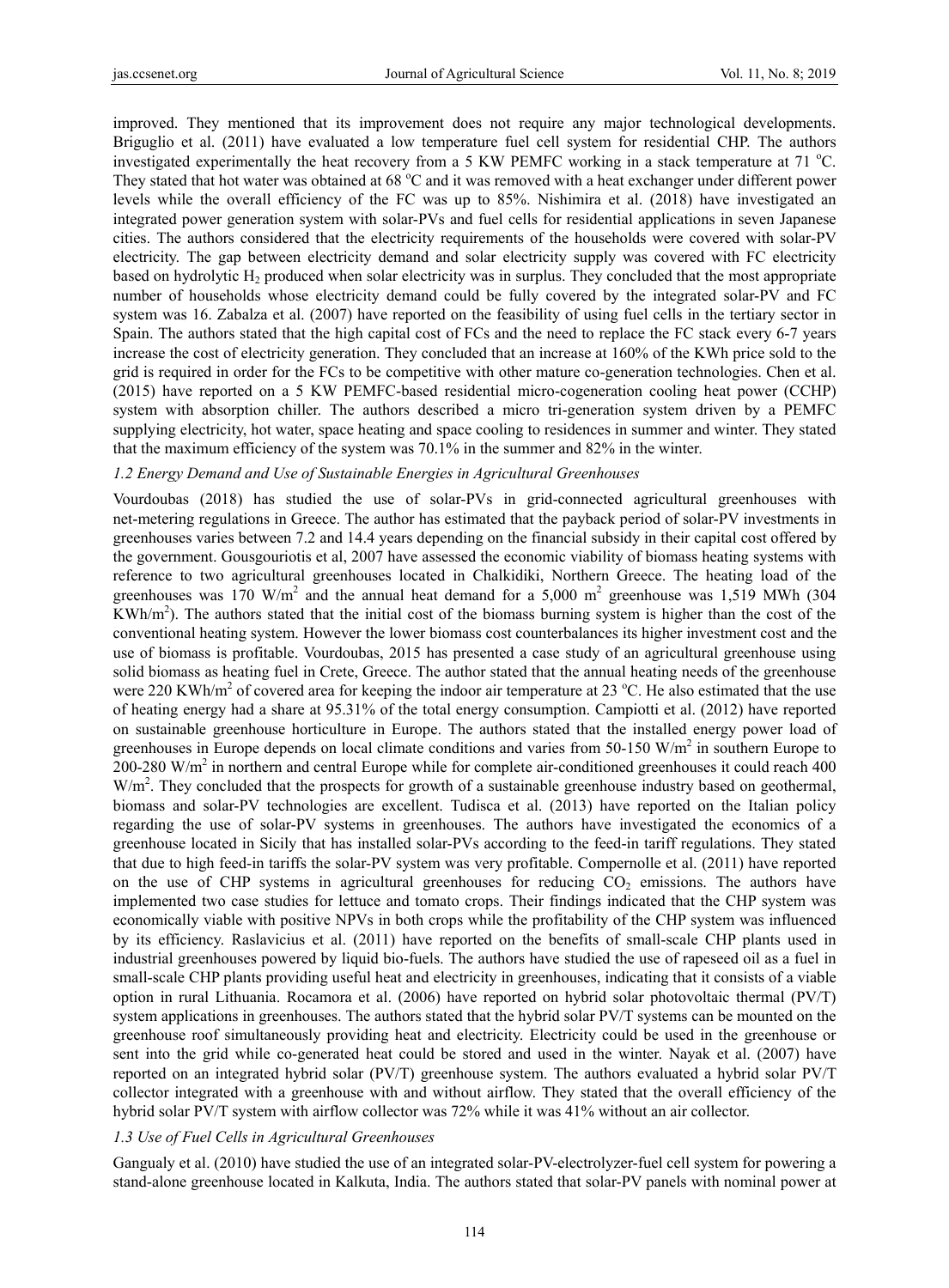3.825 KW<sub>p</sub> combined with a 3.3 KW electrolyzer and a PEM fuel cell at 0.96 KW<sub>el</sub> could cover all the energy demand of a 90  $m^2$  floriculture greenhouse. Blanco et al, 2014 have experimented with a pilot solar-PV-electrolyzer-fuel cell system for powering a geothermal heat pump heating a stand-alone greenhouse in Italy. The heat pump was powered with electricity generated by a PEM fuel cell. Hydrogen was produced by an electrolyzer powered by a solar-PV system and stored in a tank. The authors stated that on partially cloudy days, the operation of the electrolyzer was intermittent with breakdowns in  $H_2$  production. On the contrary during the days with clear sky the electrolyzer was operating continuously. Anifantis et al. (2017) have reported on the thermal energy assessment of a small scale photovoltaic, hydrogen and geothermal stand-alone system for greenhouse heating. The authors used an experimental system located in Bari, Italy. Considering the efficiency of the solar-PV panels at 12%, the electrolyzer at 48%, the fuel cell at 40% and the coefficient of performance of the heat pump at 4.7, the authors estimated the overall efficiency of the system at 11%. They noted that this efficiency is rather low compared with the efficiency of solar thermal systems which is around 40%. Sardella, 2013 has analyzed a fuel cell system for commercial greenhouse applications. The author has investigated the feasibility of integrating a PEM fuel cell with a commercial greenhouse. He stated that a 3 KW fuel cell system can cover 25% of the electricity demand and 30% of the heating demand in a 1,000  $m<sup>2</sup>$  commercial greenhouse. Mulloney (1993) has reported on the use of fuel cells in large commercial greenhouses. The author stated that in the U.S. there already exist independent power plants producing power for the grid while the co-generated heat was used in large greenhouses. He proposed, alternatively, the use of fuel cells generating electricity, with high efficiency at 40-50%, co-generating useful heat used in the greenhouses during the winter. The fuel cell would additionally tri-generate  $CO<sub>2</sub>$  which could be used for enrichment of the indoor atmosphere in the greenhouse, increasing its productivity. Vadiee et al. (2015) have analyzed a fuel cell system for commercial greenhouse applications. The authors have estimated that a PEMFC at 11.6 KW could cover the total annual electricity demand and 40% of the annual heat demand of a 1,000  $m^2$  greenhouse. The electrical efficiency of the FC was 54% and its thermal efficiency 24%. The authors suggested that it would be better if the FC would supply only part of the heating demand in the greenhouse instead of covering it totally. A large stationary Quad-gen fuel cell for power, heat, hydrogen and CO<sub>2</sub> generation has been reported in the Fuel cells bulletin, 2014. According to this report an innovative project with a budget at US \$ 6.8 mil. has been developed in British Columbia. Landfill gas is cleaned by an innovative system and used by a molten carbonate fuel cell generating electricity, heat, hydrogen and CO<sub>2</sub>. Co-produced heat by the fuel cell and CO<sub>2</sub> produced from landfill gas would be utilized by commercial greenhouses.

The aims of the current work are:

(a) The description of a sustainable energy system based on solar energy and  $H<sub>2</sub>$  for covering the energy needs in a modern greenhouse;

(b) The calculation of the size of the required sustainable energy system.

#### **2. Hydrogen Production With Water Electrolysis and Solar Electricity**

Proton exchange membrane fuel cells operate in low temperatures generating electricity while the co-produced heat can be recovered and used.  $H_2$  can be produced with water electrolysis which is an old and mature technology that requires the use of electricity. It can be stored and used when needed for continuous electricity generation with fuel cells. If electricity used in electrolysis is generated by renewable energies, like solar-PV energy, its production does not generate any carbon emissions. Although the efficiency of solar-PV systems is low in the range of 15%, solar electricity generation is currently competitive with electricity generated by fossil fuels. The efficiency of water electrolysis is higher than that of solar-PV modulus at around 75-80%. Solar  $H_2$ production is an attractive option in areas with high solar energy resources like the Mediterranean region, particularly if the generated electricity is not needed during the time of high irradiance and its storage is necessary. Its storage as  $H_2$  is an alternative to its storage in electric batteries. Total efficiency of PEMFCs fuelled by H<sub>2</sub> is high at around 80-85%, depending on the ratio of power to heat generated. Their economics are more attractive if apart from electricity the co-produced heat could be used in various applications. Co-produced heat could be used for space cooling with the use of absorption cooling systems; in this case PEMFCs operate as tri-generation systems. Stationary PEMFCs can be used in various applications although they are not yet fully commercialized.

#### **3. Energy Requirements in Greenhouses**

Modern agricultural greenhouses require energy for covering their needs in heating, cooling and lighting, and in the operation of various electric devices and machinery. Their energy requirements depend on various factors including the type of construction, the local climate and the cultivated crop. Annual energy requirements in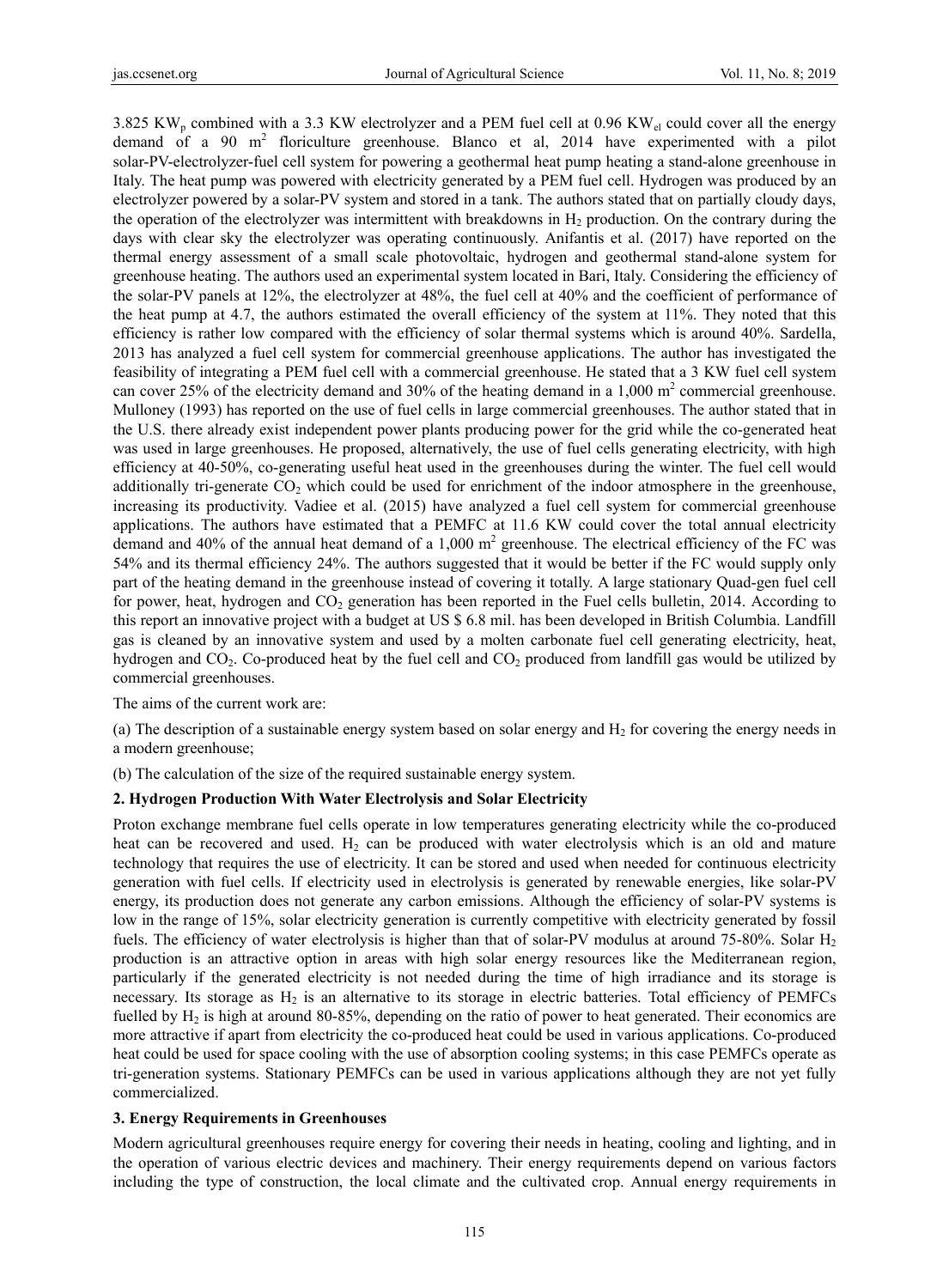southern European countries are lower compared with northern European countries. Some "village type" greenhouses in the Mediterranean region used for vegetable production with low yields have low energy requirements since they are not heated at all or they are partly heated. The main energy sources and fuels used in modern greenhouses are electricity, oil and natural gas. Renewable energy sources, if available, are occasionally used for heating including solid biomass and geothermal fluids at temperatures of 50-80 °C. Ground source heat pumps are energy-efficient devices with COPs of around 3-4 for heating and cooling but due to their high capital cost their use is rather limited so far. Very efficient CHP systems with overall efficiencies at 85-90% are also used in industrial greenhouses, usually fuelled by natural gas. Solar-PV systems are also used for electricity generation with net-metering regulations, particularly in recent years after the sharp drop in the prices of PV modulus, although their efficiency is low at around 15%. In modern greenhouses in southern Greece, control of the indoor temperature over the year requires large amounts of energy while the share of heat energy could exceed 90% in the total energy mix.

## **4. Sizing Fuel Cells Covering Annual Energy Requirements in Greenhouses**

An autonomous energy system based on solar energy,  $H_2$  and in FCs generating zero carbon emission electricity and heat for stand-alone greenhouses located in Crete, Greece has been examined and the size of the energy systems has been calculated. The energy system consists of:

(a) A solar-PV system generating electricity;

(b) A water electrolyzer using the generated solar electricity for  $H_2$  production which is stored in a tank, and

(c) A PEMFC using  $H_2$  and producing electricity covering all the annual electricity requirements in the greenhouse. Co-produced heat could cover part of its heating needs.

The following assumptions have been made:

(a) The covered area of the greenhouse is  $1,000 \text{ m}^2$  and its specific energy consumption is 150 KWh/m<sup>2</sup>. The share of electricity in the energy mix is 10% and of heat 90%. Electricity demand in the greenhouse is constant during the year. The FC will generate all the electricity annually required in the greenhouse;

(b) The electric efficiency of the FC is 40% and its heat efficiency is 40%;

(c) Average energy of hydrogen is 36 KWh/kg while its density at 700 bar is  $42 \text{kg/M}^3$ ;

(d) The fuel cell operates 8,760 hours/year.

Energy requirements and energy generation by the FC are presented in Table 1.

| Annual electricity generation by the FC    | 15.000 KWh <sub>el</sub>    |  |
|--------------------------------------------|-----------------------------|--|
| Annual heat generation by the FC           | $15,000$ KWh <sub>th</sub>  |  |
| Additional heat required in the greenhouse | $120,000$ KWh <sub>th</sub> |  |
| Total annual energy generation by the FC   | 30,000 KWh                  |  |
| % of annual heating needs covered          | 11.11%                      |  |
| Size of FC                                 | 1.71 $KW_{el}$              |  |
| Annual hydrogen requirements               | $2.083$ Kg                  |  |
| Volume of the $H_2$ at 700 bar             | 49.6 $M^3$                  |  |

## Table 1. Size of the FC for energy generation

# **5. Sizing of the Solar-PV System Producing the Hydrogen Required in the Fuel Cell With Water Electrolysis**

The annually required hydrogen in the FC could be produced with water electrolysis powered with solar electricity generated by a solar-PV system. In order to calculate the size of these systems the following assumptions have been made:

(a) Annual electricity generation by a solar-PV system in Crete, Greece is 1,500 KWh per KW<sub>p</sub>;

(b) Energy efficiency of water electrolysis is 75%;

(c) Efficiency of the solar-PV system is 15%;

(d) Operation of electrolysis is 8,760 hours/year;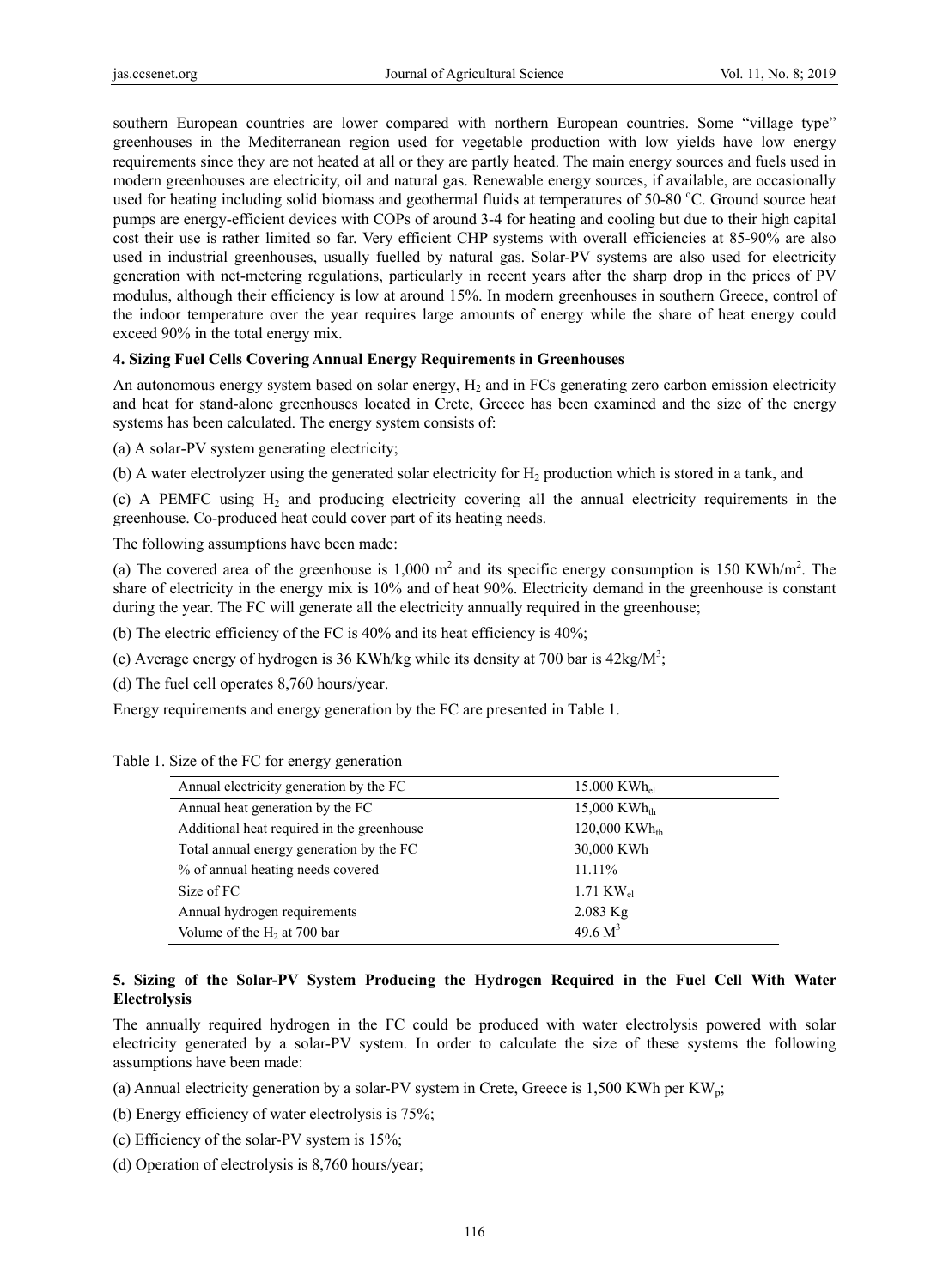(e) Overall electric efficiency of the system is the product of the efficiency of the solar-PV system, water electrolysis and the electric efficiency of the FC. Overall energy efficiency in hydrogen production is the product of the efficiency in the solar-PV and in water electrolysis.

The size of the required solar-PV system generating the required power for water electrolysis and  $H_2$  production is presented in Table 2.

| Table 2. Size of the solar-PV system required for the production of solar $H_2$ used in the FC |  |  |  |
|------------------------------------------------------------------------------------------------|--|--|--|
|------------------------------------------------------------------------------------------------|--|--|--|

| Energy of solar hydrogen produced annually                                                              | 37,500 KWh            |
|---------------------------------------------------------------------------------------------------------|-----------------------|
| Annual electricity requirements in water electrolysis                                                   | 50,000 KWh            |
| Power of water electrolyzer                                                                             | 5.71 KW               |
| Nominal power of the solar-PV system generating the electricity annually required in water electrolysis | 33.33 KW <sub>p</sub> |
| Efficiency of solar hydrogen generation                                                                 | $11.25\%$             |
| Overall electric efficiency                                                                             | 4.5%                  |
| Overall heat efficiency                                                                                 | 4.5%                  |
| Overall total efficiency of heat and power co-generation                                                | 9%                    |

## **6. Advantages and Drawbacks of the Above-Mentioned Energy System Used in Agricultural Greenhouses**

A solar-PV system combined with  $H<sub>2</sub>$  production via water electrolysis and energy generation with a PEMFC could be used for covering part of the energy needs in a stand-alone greenhouse. Although this system is currently technically feasible it is not economically viable. However it could provide carbon-free energy in greenhouses promoting their environmental sustainability and contributing to the mitigation of climate change. When hydrogen production technologies are mature and the use of FCs is fully commercialized, these energy systems could be used in various applications including in stand-alone agricultural greenhouses. The above-mentioned autonomous energy system has various advantages as well as drawbacks which are presented in Table 3.

Table 3. Advantages and drawbacks of the above-mentioned energy system

| Advantages                                                                                                                 | Drawbacks                                                                                                                                   |
|----------------------------------------------------------------------------------------------------------------------------|---------------------------------------------------------------------------------------------------------------------------------------------|
| The described system could be used in stand-alone greenhouses<br>resulting in zero carbon emissions due to electricity use | Operation of PEMFCs for general use is still expensive                                                                                      |
| Solar-PV and water electrolysis are mature technologies.<br>PEMFCs are expected to be cost-effective in the near future    | The system has a low overall electric and thermal efficiency                                                                                |
| The system can be useful in areas with high solar irradiance<br>located away from electric grid infrastructure             | The system is suitable only for specific applications                                                                                       |
|                                                                                                                            | Although the technical feasibility of such systems can be established,<br>their economics are not currently favorable                       |
|                                                                                                                            | The co-generated heat cannot be used in the summer in the<br>greenhouse except if it could be combined with an absorption<br>cooling system |

## **7. Discussion**

Co-generation systems fuelled with natural gas are currently used for energy generation in large commercial greenhouses. Use of renewable energy sources in them is desirable for economic and environmental reasons. Solid biomass and low enthalpy geothermal energy are already used for heat generation in greenhouses worldwide. The recent sharp decrease in the price of solar-PVs favors their use for power generation. Studies on the use of hybrid solar PV/T co-generation systems in greenhouses have been reported although commercial applications have not been found. Various feasibility studies regarding the use of FCs in agricultural greenhouses have been published presenting their advantages, drawbacks and their future prospects. However the current high cost of FCs does not favor their use in various applications. Integration of solar-PVs with FCs results in low overall energy efficiencies which increases their cost and does not favor their commercial use. Their technical feasibility has been established though and the technologies of solar-PVs, water electrolysis for  $H_2$  production and FCs are well known. Future prospects of using solar-PVs with FCs in small residential applications are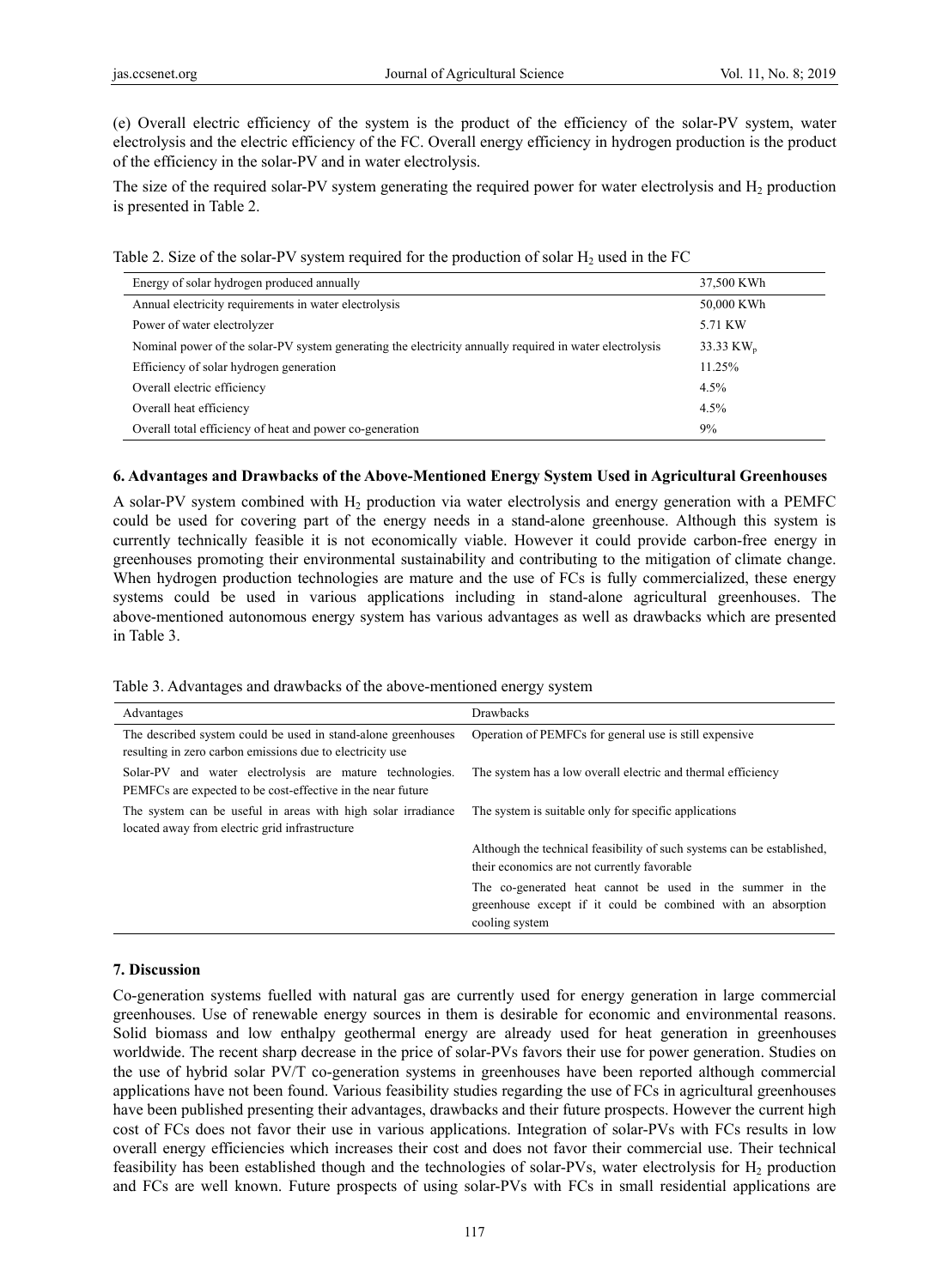positive. Therefore the use of similar energy systems in agricultural greenhouses could be an economically viable solution in specific cases in the future.

#### **8. Conclusions**

A sustainable energy system based on solar energy and  $H<sub>2</sub>$  covering the energy needs in greenhouses has been described. The system is consisted of an electrolytic cell fuelled by solar-PV electricity for  $H_2$  generation.  $H_2$  is then fed in a PEMFC co-generating electricity and heat used in an agricultural greenhouse. The covered area of the greenhouse was 1,000 m<sup>2</sup> with specific annual energy consumption at 150 KWh/m<sup>2</sup> located in Crete, Greece. The nominal power of the solar-PV system was  $33.33 \text{ KW}_p$  while the power of the electrolytic cell was  $5.71 \text{ KW}$ producing annually 2,083 kg H<sub>2</sub>. H<sub>2</sub> was fed in a PEMFC at 1.71 KW<sub>el</sub> generating all the required electricity in the greenhouse at 15,000 KWh/year. Co-produced heat by the PEMFC can also cover 11.11% of its annual heat requirements. The overall electric efficiency of the energy system was low at 4.5% and the size of the solar-PV required relatively large. These results indicate that the abovementioned sustainable energy system is not suitable for commercial agricultural greenhouses but probably only for stand-alone greenhouses located in areas with high solar irradiance and without electric grid infrastructure. Further work should be focused in the implementation and operation of the abovementioned energy system in a greenhouse and the assessment of its performance.

#### **References**

- Anifantis, A. S., Colantoni, A., & Pascuzzi, S. (2017). Thermal energy assessment of a small scale photovoltaic, hydrogen and geothermal stand-alone system for greenhouse heating. *Renewable Energy, 103*, 115-127. https://doi.org/10.1016/j.renene.2016.11.031
- Blanco, I., Pascuzzi, S., Anifantis, A. S., & Scarascia-Mugnozza, G. (2014). Study of a pilot photovoltaic-electrolyzer-fuel cell power system for a geothermal heat pump heated greenhouse and evaluation of the electrolyzer efficiency and operational mode. *Journal of Agricultural Engineering, 238*, 111-118. https://doi.org/10.4081/jae.2014.238
- Briguglio, N., Ferraro, M., Brunaccini, G., & Antonucci, V. (2011). Evaluation of a low temperature fuel cell system for residential CHP. *International Journal of Hydrogen Energy, 13*, 8023-8029. https://doi.org/ 10.1016/j.ijhydene.2011.01.050
- Campiotti, C., Viola, C., Alonzo, G., Bibbiani, C., Giagnacovo, G., Scoccianti, M., & Tumminelli, G. (2012). Sustainable greenhouse horticulture in Europe. *Journal of Sustainable Energy, 3*(3).
- Chen, X., Gong, G., Wan, Z., & Luo, L. (2015). Performance analysis of 5 KW PEMFC-based residential micro-CCHP with absorption chiller. *International Journal of Hydrogen Energy, 40*, 10647-10657. https://doi.org/10.1016/j.ijhydene.2015.06.139
- Compernolle, T., Witters, N., Van Passel, S., & Thewys, T. (2011). Analyzing a self-managed CHP system for greenhouse cultivation as a profitable way to reduce  $CO<sub>2</sub>$  emissions. *Energy, 36*, 1940-1947. https://doi.org/10.1016/j.energy.2010.02.045
- Dodds, P. E., Staffell, I., Awkes, A. D., Li, F., Grunewald, Ph., McDowall, W., & Ekins, P. (2015). Hydrogen and fuel cell technologies for heating: A review. *International Journal of Hydrogen Energy, 40*, 2065-2083. https://doi.org/10.1016/j.ijhydene.2014.11.059
- Ganguly, A., Misra, D., & Ghosh, S. (2010). Modeling and analysis of solar photovoltaic-electrolyzer-fuel cell hybrid power system integrated with a floriculture greenhouse. *Energy and Buildings, 42*, 2036-2043. https://doi.org/10.1016/j.enbuild.2010.06.012
- Genoglu, M. T., & Ural, Z. (2009). Design of a PEM fuel cell system for residential application. *International Journal of Hydrogen Energy, 34*, 5242-5248. https://doi.org/10.1016/j.ijhydene.2008.09.038
- Gigliucci, G., Petruzzi, L., Cerelli, E., Garzisi, A., & La Mendola, A. (2004). Demostration of a residential CHP system based on PEM fuel cells. *Journal of Power Sources, 31*, 62-68. https://doi.org/10.1016/j.jpowsour. 2004.01.010
- Gousgouriotis, I. J., Katsigiannis, Y. A., & Georgilakis, P. S. (2007). Economic evaluation of biomass heating systems: A case of greenhouses in northern Greece. *Operational Research: An International Journal, 7*(1), 37-58. https://doi.org/10.1007/BF02941187
- Mulloney, J. A. (1993). Mitigation of carbon dioxide releases from power production via "sustainable agri-power": The synergistic combination of controlled environmental agriculture (large commercial